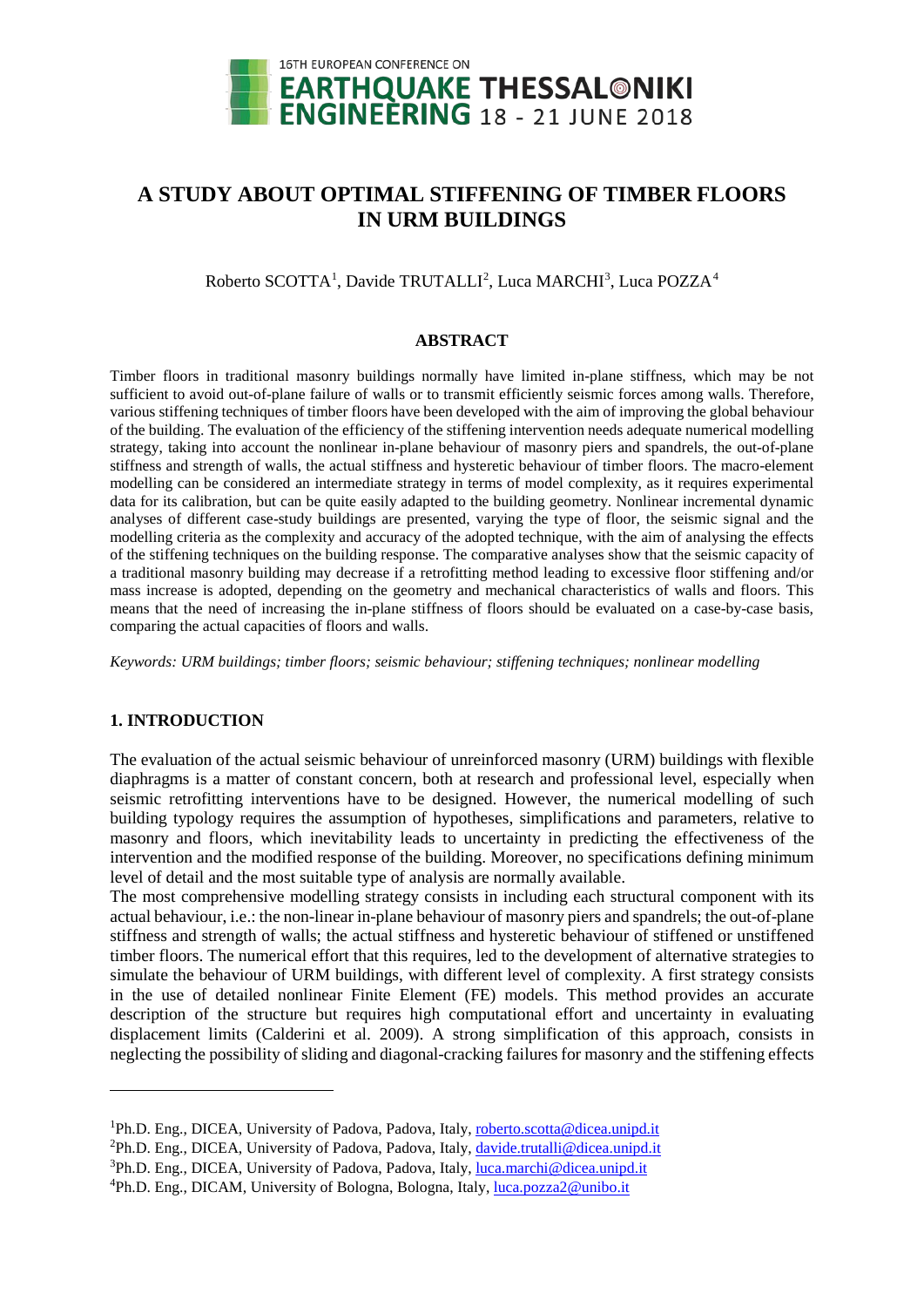of spandrels, adopting fibre beam models (Spacone et al. 1996) for masonry piers. Such simplified modelling technique could be justified if spandrels are weak and therefore masonry structural system can be schematized as cantilever piers, for which only rocking behaviour needs to be simulated. Preliminary analytical calculations are needed to verify that rocking failure anticipates other in-plane failures. Two intermediate strategies in terms of model complexity and reliable interpretation of structural behaviour are available in between the detailed and the simplified approach: the equivalent frame model (Magenes 2000, Roca et al. 2005) and the plane macro-element model (Caliò et al. 2012). In the first strategy, each wall is subdivided into nonlinear deformable masonry panels (piers and spandrels) and rigid portions, which connect the deformable ones (Lagomarsino et al. 2013). This approach is suitable for the analysis of complex buildings with reasonable effort but may present some issues when walls do not have regular openings (Calderini et al. 2009). The second approach consists in the discretization of the building using plane macro-elements, able to reproduce the deformation and failure of masonry walls. This strategy requires experimental data for its calibration and acceptable computational effort but its strength relies in an easier adaptability to different building geometries and a straightforward interpretation of results. Recently, the spatial extension of the plane macro elements in three-dimensional macro elements has been proposed and validated to simulate the combined in-plane and out-of-plane behaviour of URM walls (Pantò et al. 2017).

Independently from the chosen modelling strategy, the choice of parameters and in particular of stiffness values plays a critical role in the modelling phase. Specifically, three important issues, when not neglected, are to be addressed in the aforementioned modelling techniques: (a) the correct evaluation of the in-plane behaviour of spandrels; (b) the estimate of the out-of-plane stiffness and strength of walls; (c) the correct evaluation and modelling of the elastic stiffness and hysteretic behaviour of flexible floors. Experimental research has been conducted and results may be useful to calibrate the model or to estimate possible stiffness parameters. For example: (a) Foraboschi (2009), Beyer (2012), Gattesco et al. (2016) and Rinaldin et al. (2017) performed tests to understand the coupling behaviour of piers and spandrels; (b) Simsir et al. (2004), Vaculik and Griffith (2007), Vaculik et al. (2008), Tondelli et al. (2016) analysed the out-of-plane behaviour of walls; (c) Piazza et al. (2008), Valluzzi et al. (2010), Gattesco and Macorini (2014) and Giongo et al. (2015) studied the in-plane behaviour of unstiffened or stiffened timber floors and their force-displacement response. With reference to timber floors, it is worth noting that comparative analyses of test results highlighted the difficulty in generalizing the elastic stiffness of flexible diaphragms, which is of utmost importance in evaluating the actual behaviour of the building. Finally, various tests and models have been performed to evaluate the seismic response of entire URM buildings adopting flexible or stiffened floors (Paquette and Bruneau 2003, Brignola et al. 2008, Betti et al. 2014, Cattari et al. 2015, Nakamura et al. 2017). Stiffening interventions, as stiff and heavy RC diaphragms, have demonstrated not to improve significantly the seismic behaviour of the building. On the contrary, in some cases they result to be inadequate and unfavourable (Piazza et al. 2008, Gattesco and Macorini 2014, Ongaretto et al. 2016, Masi et al. 2016).

In this work, results from subsequent nonlinear numerical analyses of different case-study buildings, which exploit a macro-element model approach, are presented. The nonlinear in-plane behaviour of horizontal diaphragms and vertical walls was implemented in the model and calibrated according to results from cyclic-loading tests of full-scale specimens available in literature. Then, incremental timehistory analyses were performed varying the type of floor, the seismic signal and the modelling hypotheses and simplifications, as the complexity and accuracy of the adopted modelling technique. Obtained results allow to compare the effects of the applied stiffening techniques and modelling choices. In detail, the type of failure and the corresponding Peak Ground Acceleration (PGA) have been evaluated for each analysis. The comparative analyses show that the seismic capacity of a traditional URM building may decrease if a retrofitting method leading to excessive floor stiffening and/or mass increase is adopted, depending on the geometry and mechanical characteristics of the building. This means that the need of increasing the in-plane stiffness of floors should be evaluated comparing the actual capacities of floors and walls.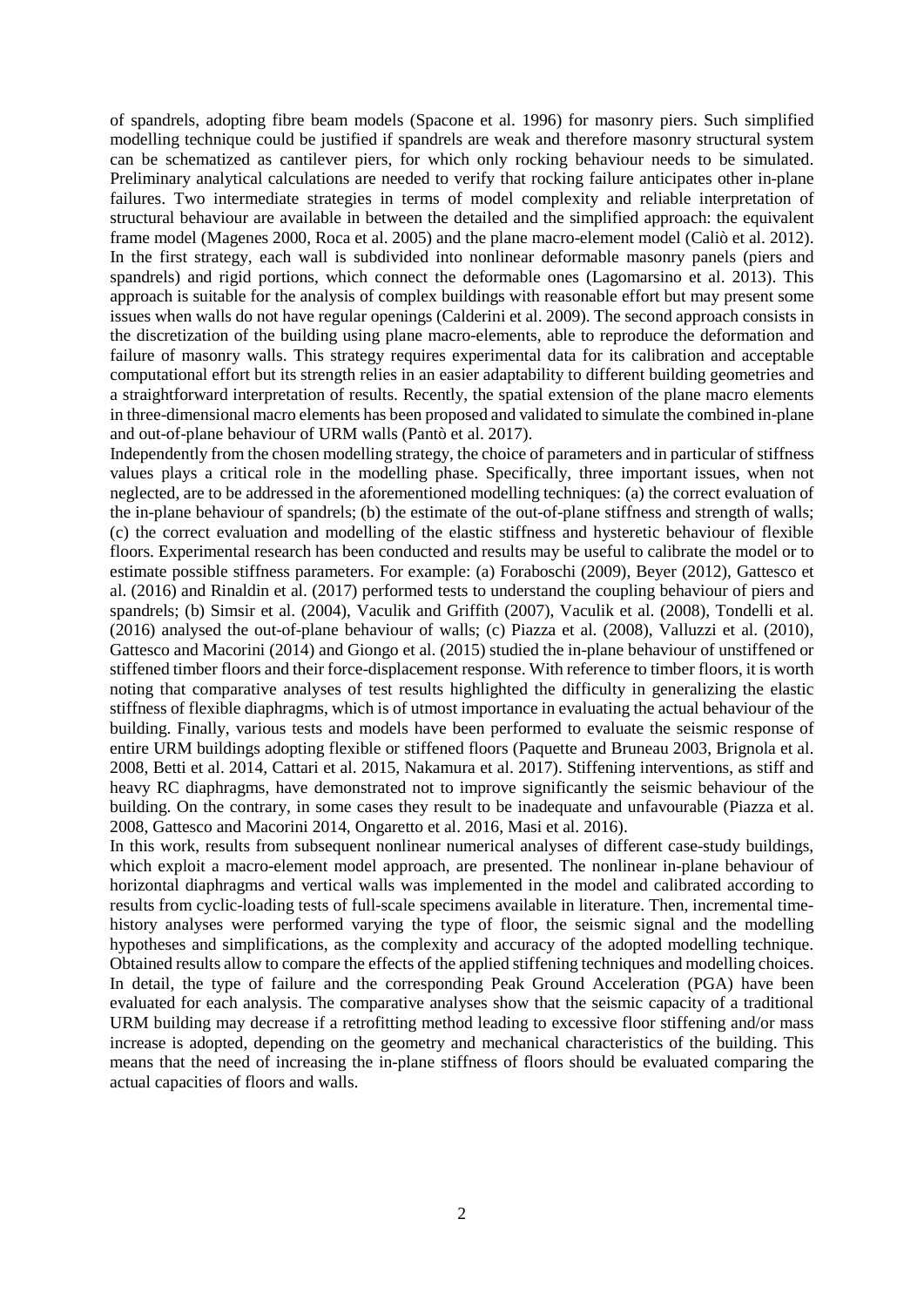# **2. NUMERICAL MODELS**

The numerical study summarized in this work analysed four case-study buildings, varying the numerical strategy and relative hypotheses, according to the different geometrical complexity. The common approach adopted for all the three-dimensional models was to perform incremental dynamic analyses (IDAs) with increasing PGA up to the near-collapse PGA (PGAu). The first case study was analysed with the FE software MidasGEN adopting a fibre beam model to simulate the in-plane rocking behaviour of piers. Hence, this basic case-study implied important modelling simplifications, justified by the simple geometry of the building. Preliminary calculations of the load-bearing capacity of the masonry pier according to Magenes and Calvi (1997) confirmed that, for the chosen pier geometry and vertical load, rocking failure anticipates always other in-plane failures. Despite its simplicity, this modelling approach was still capable of providing preliminary interesting outcomes, being a strategy accessible also in professional engineering design. The increasing complexity of the other three case studies required the use of a more refined macro-element model developed with a research-oriented numerical code (OpenSees, McKenna et al. 2000) to reproduce faithfully the actual behaviour of buildings. It is obvious that the computational demand increases with the number of degrees of freedom and nonlinearities included in the model. Therefore, according to typical parametric approaches, the higher was the model detail and complexity, the lower was the number of studied configurations per case study (i.e., the number of variables introduced).

## *2.1 Case-study buildings and modelling assumptions*

Table 1 summarizes for each case study the geometry, the investigated configurations, the variables in the parametric study and the resulting total number of analyses at each PGA level. The first case study (CS-A) has a rectangular plan with dimensions equal to 10.0x8.0m. Here and hereafter the first number refers to the side of the building orthogonal to the imposed earthquake direction. Three configurations were analysed. The first configuration (A-1) is regular in plan, with four masonry piers, having base dimensions equal to  $2.0x0.35m$ . The second configuration  $(A-2)$  is irregular in plan; it has a geometry similar to A-1 but walls in the east façade have base dimensions of 1.0x0.35m. The last configuration (A-3) is the same of A-1 with two additional masonry piers in the middle of the floor span, i.e., it is characterized by redundancy of walls in the direction of the seismic action. The second case study (CS-B) is composed of three masonry walls as A-3. The building is regular in plan, with five masonry piers for each wall, having base dimensions equal to 1.50x0.38m. The total plan dimensions are 10.0x13.5m. The third case study (CS-C) has the same geometrical configuration of the 2:3 scaled building analysed in (Brignola et al. 2008) but real dimensions. It is irregular in plan with dimensions equal to 4.0x4.8m and wall thickness equal to 0.38m. Contrary to CS-A and CS-B, the out-of-plane stiffness of walls was not neglected. The last case study (CS-D) comprises four configurations, with plan dimensions equal to 5.0x4.5m (D-1 and D-3) and 8.0x4.5m (D-2 and D-4). Both the walls parallel to the earthquake direction have one opening in the middle. In two configurations (D-1 and D-2) the out-of-plane stiffness of walls was considered; in the other two (D-3 and D-4) it was neglected. Only in CS-D a parameter further analysed was the thickness of walls (parallel and perpendicular to the earthquake direction) assumed equal to 0.25, 0.32 and 0.38m. All the case studies have two storeys and an inter-storey height equal to 3.0m with the exception of CS-D, having only one storey.

The considered stiffening techniques applied to the original timber diaphragms (NS in the follow identifies the non-stiffened floor) are: TB) addition of a layer of timber boards at an angle of 45° fastened with screws to existing beams, SP) use of light-gauge steel plates at an angle of 45°, RC) addition of a lightweight reinforced-concrete slab connected to the timber beams by means of steel rods. More details are available in (Piazza et al. 2008, Baldessari 2010). Due to the similar behaviour shown by buildings stiffened with TB and SP techniques in CS1, SP option was not investigated in some case studies.

The analysed models have a number of common assumptions, which are independent from their complexity:

- Rigid connections between floors and walls to transmit seismic forces from the horizontal diaphragms to the vertical elements without relative displacements;
- Modelling of the in-plane hysteretic behaviour of floors according to experimental tests, in which loads were applied to the timber beams, in the direction of their axis;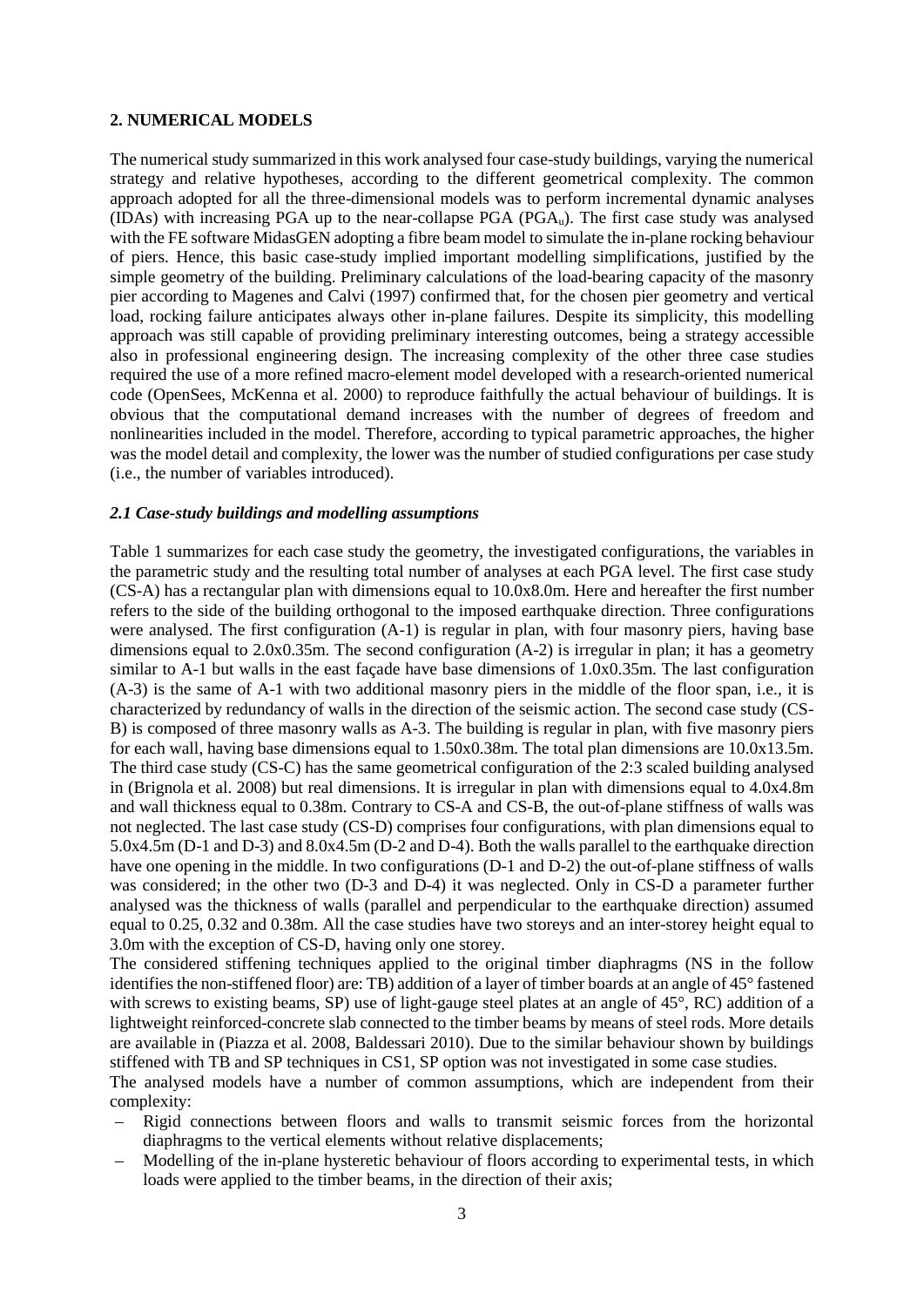- Absence of a lightweight screed or finishing materials that might alter the in-plane shear stiffness of floors. This implies the use of screeds with loose materials;
- Assumed scale factor of the experimental stiffness of floors according to their plan dimensions;
- Arrangement of translational point masses in the floor nodes according to the relative afferent areas, wall mass lumped at floor levels too;
- Mass and vertical loads computed according to the seismic combination of EN 1990 (2010) assuming live loads equal to 2.00kN/m<sup>2</sup>;
- Mass of walls perpendicular to the earthquake direction always considered, even in the case studies in which their stiffness was neglected.

Table 2 lists all the modelling choices, evidencing the differences among the various case studies.

| <b>Case studies</b>                 | <b>Building characteristics</b>                                  |
|-------------------------------------|------------------------------------------------------------------|
|                                     | and studied configurations                                       |
|                                     | (* variables in the parametric study)                            |
| Case study A (Scotta et al. 2017a)  | Plan dimensions:<br>10.0 x 8.0 m                                 |
|                                     | Wall thickness:<br>$0.35$ m                                      |
|                                     | Floor types <sup>*</sup> :<br>NS, TB, SP, RC                     |
|                                     | Seismic input*:<br>6 artificial, 1 natural                       |
|                                     | earthquakes                                                      |
|                                     | Pier<br>A-1 regular (2 walls)                                    |
|                                     | configurations <sup>*</sup> :<br>A-2 irregular (2 walls)         |
| m<br>m                              | A-3 regular (3 walls)<br>Total number of                         |
| $A-1$<br>$A-2$<br>$A-3$             | 3 config. x 4 floors<br>configurations:                          |
|                                     | Total analyses:<br>84 per PGA level                              |
|                                     |                                                                  |
| Case study B (Scotta et al. 2016)   | Plan dimensions:<br>10.0 x 13.5 m                                |
|                                     | $0.38$ m<br>Wall thickness:                                      |
|                                     | Floor types <sup>*</sup> :<br>NS, TB, RC                         |
|                                     | Seismic input*:<br>7 artificial earthquakes                      |
|                                     | Pier configuration:<br>regular (3 walls)                         |
|                                     | Total number of<br>1 config. x 3 floors                          |
|                                     | configurations:                                                  |
| View 1<br>View 2                    | 21 per PGA level<br>Total analyses:                              |
| Case study C (Trutalli et al. 2017) | Plan dimensions:<br>4.0 x 4.8 m                                  |
|                                     | Wall thickness:<br>0.38 <sub>m</sub>                             |
|                                     | Floor types <sup>*</sup> :<br>NS, TB, SP, RC                     |
|                                     | Seismic input:<br>1 artificial earthquake                        |
|                                     | Pier configuration:<br>irregular                                 |
|                                     | Total number of<br>1 config. x 4 floors                          |
|                                     | configurations:                                                  |
|                                     | 4 per PGA level<br>Total analyses:                               |
| View 1 (wall 1)<br>View 2 (wall 2)  | Plan dimensions <sup>*</sup> :<br><b>D-1 and D-3</b> 5.0 x 4.5 m |
| Case study D (Scotta et al. 2017b)  | <b>D-2 and D-4</b> 8.0 x 4.5 m                                   |
|                                     | Wall thickness <sup>*</sup> :<br>$0.25 / 0.32 / 0.38$ m          |
| 8.0 m                               | Floor types <sup>*</sup> :<br>NS, TB, RC                         |
| $D-2$<br>$D-1$                      | Seismic input*:<br>3 artificial earthquakes                      |
|                                     | Pier configuration:<br>regular                                   |
|                                     | Total number of<br>12 config. x 3 floors                         |
|                                     | configurations:                                                  |
|                                     |                                                                  |
| $D-3$<br>$D-4$                      | Total analyses:<br>108 per PGA level                             |

Table 1. Case-study buildings, geometry and configurations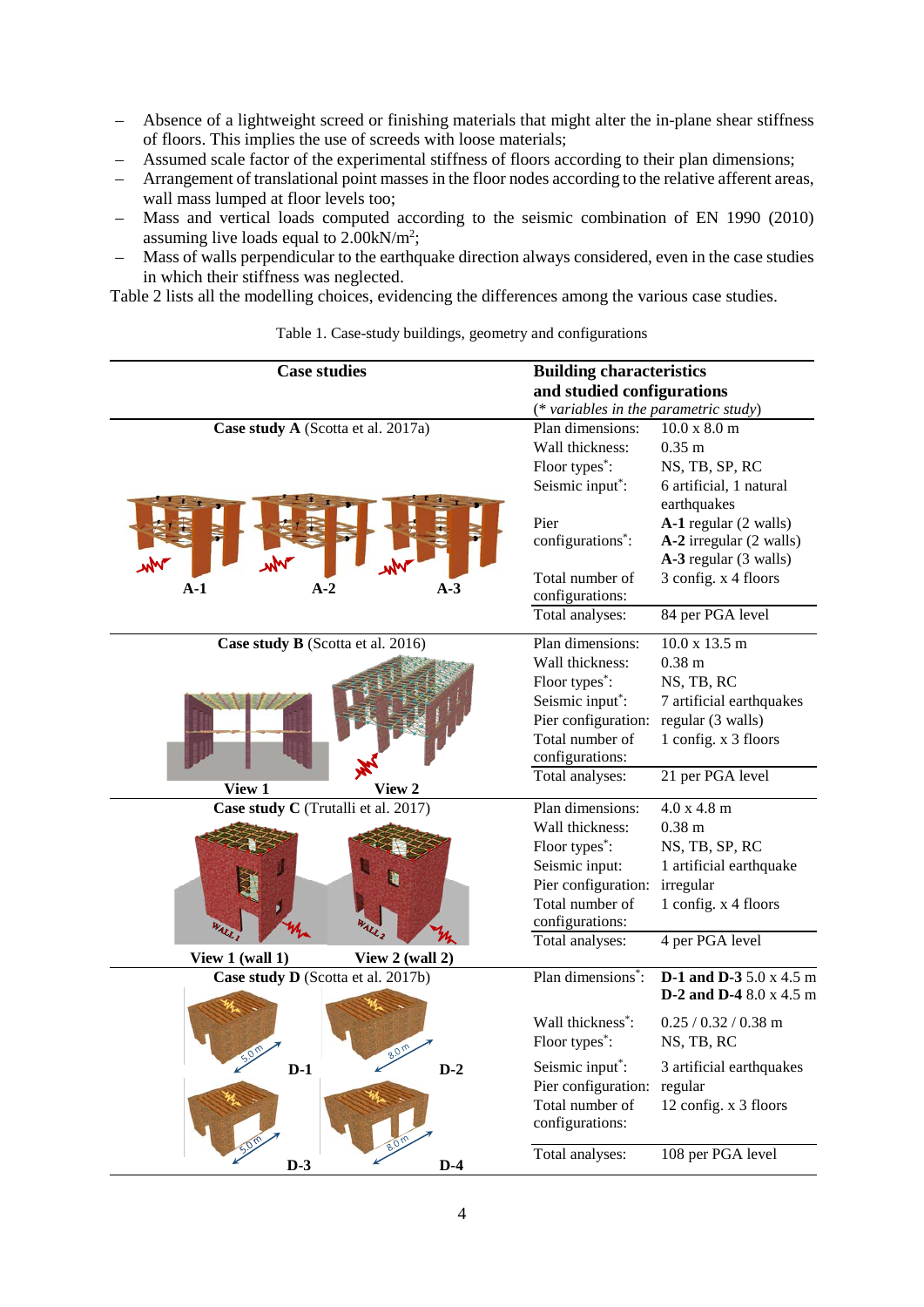In CS-A, masonry piers were modelled according to a cantilever static scheme, exploiting a fibre beam model capable of representing rocking failure only, typical of slender piers. Another difference between CS-A and the other case studies, is the absence of steel ties at spandrel levels, thus neglecting the coupling effects induced by spandrels. In CS-B, -C and -D, a macro-element approach was used to consider all possible failure mechanisms of masonry piers subjected to lateral loads (i.e., rocking, sliding and diagonal cracking). In these cases, steel ties were included to allow spandrels to work properly in their plane, contributing to the load-bearing capacity of the whole structure, independently from the type of floor. They were modelled as equivalent external compression forces at spandrel levels (CS-B) or truss elements with actual tensile stiffness (CS-C and -D), The out-of-plane stiffness of walls, when considered (i.e., in CS-C and in configurations D-1 and D-2 of CS-D), was modelled by means of a mesh of horizontal and vertical beams with negligible axial stiffness and a reduced effective bending stiffness.

With reference to floor modelling, a nonlinear macro-element approach was exploited to evaluate the inelastic response of the considered floors. CS-A involved a simplification of the behaviour, considering a bilinear elastic-hardening hysteretic model, which is able to fit well only low-displacement cycles (blue curves in Figure 1). However, the validity of this assumption was checked in the post-processing phase, verifying that the displacement range of floors did not exceed the range considered in the calibration, up to failure of the building (failure of masonry in all the analyses). On the contrary, the more refined models of CS-B, -C and -D allowed to replicate faithfully the actual hysteretic behaviour of floors up to their failure, with a multilinear hysteretic model (Lowes and Altoontash 2003) able to simulate also the pinching effect typical of timber structures (red curves in Figure 1).

| Case study            | $CS-A$          | $CS-B$         | $C S-C$         | $\mathbf{CS}\text{-}\mathbf{D}$ |
|-----------------------|-----------------|----------------|-----------------|---------------------------------|
| <b>Numerical code</b> | Midas Gen       | OpenSees       | <b>OpenSees</b> | OpenSees                        |
| <b>Masonry</b> model  | Fibre beams     | Macro elements | Macro elements  | Macro elements                  |
| <b>Failures of</b>    | Rocking         | All            | All             | All                             |
| masonry               |                 |                |                 |                                 |
| <b>Effects of</b>     | N <sub>0</sub>  | Yes            | <b>Yes</b>      | Yes                             |
| spandrels             |                 |                |                 |                                 |
| Out-of-plane          | N <sub>0</sub>  | N <sub>0</sub> | Yes             | D-1 Yes                         |
| stiffness of walls    |                 |                |                 | D-2 Yes                         |
|                       |                 |                |                 | $D-3$ No                        |
|                       |                 |                |                 | $D-4$ No                        |
| Irregularity in plan  | $A-1$ No        | N <sub>0</sub> | Yes             | No.                             |
|                       | A-2 Yes         |                |                 |                                 |
|                       | $A-3$ No        |                |                 |                                 |
| <b>Floor model</b>    | <b>Bilinear</b> | Multilinear    | Multilinear     | Multilinear                     |
|                       |                 | with pinching  | with pinching   | with pinching                   |

Table 2. Resume of main modelling choices for each numerical model

## *2.2 Calibration of floor models*

Diaphragms were modelled according to a phenomenological approach, subdividing the floor dimensions into modules composed of stiff elastic truss elements at the perimeter and nonlinear hysteretic behaviour concentrated exclusively in the equivalent diagonals. This modelling strategy has already been used in literature to simulate the nonlinear behaviour of deformable timber shear walls (e.g., Pozza et al. 2015). The dimensions of the macro elements were chosen to fit the discretization used in the wall modelling and to distribute the floor masses. The calibration was performed reproducing the quasi-static tests performed at the University of Trento by Piazza et al. (2008), Figure 1. Therefore the same details and mechanical parameters of the tested specimens have been assumed. The nonstiffened floor (NS) is realized with a single layer of 20x3cm C22-class timber planks nailed orthogonally to 18x18cm GL24c-class timber beams having spacing of 50 cm and fastened with 4 nails per intersection. The first stiffening technique (TB) consists of a second layer of 30-mm thick timber boards arranged at an angle of 45° to the first plank and fastened to the beams with 6x90-mm structural timber screws (from 2 to 4 screws per intersection). The second adopted method (SP) consists of the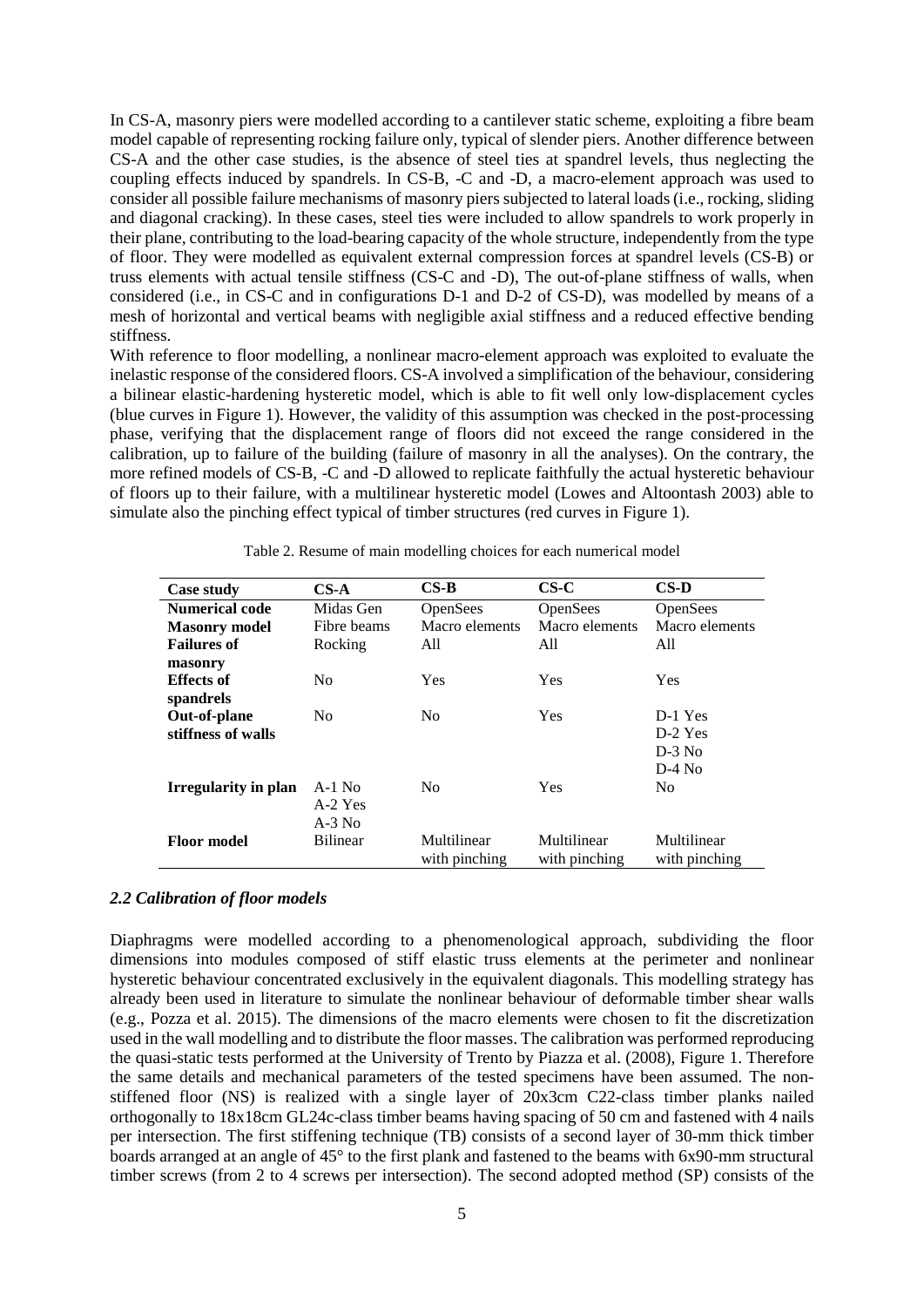addition of light-gauge steel plates (80x2mm) screwed to the first boards at an angle of 45° with 5x25mm screws (20 screws per meter). Spacing of diagonal bracing plates is 705mm. The last chosen technique (RC) assumes the addition of a 50-mm thick RC slab reinforced with 6-mm diameter rebars (mesh 200x200mm). Connection between timber beams and RC slab consists of 14-mm diameter L-shaped steel bars spaced 20-30cm glued with epoxy resin.



Figure 1. Calibration of the hysteretic behaviour of floors. In blue the cycles of CS-1 floors, in red the cycles of the other case studies. (a) NS floor; (b) TB floor; (c) SP floor; (d) RC floor

#### *2.3 Calibration of masonry walls*

The fibre beams of CS-A, representing the flexural behaviour of piers and rocking failure, were calibrated using a nonlinear damage model in compression and limited strength in tension, according to Kent and Park model (1971), extended by Scott et al. (1982) and Scotta et al. (2009). Damaging of masonry based on increasing cyclic deformation was considered according the equations proposed by Karsan and Jirsa (1969). The mechanical parameters were calibrated according to tests available in literature (Kaushik et al. 2007).

For CS-B, -C and -D, the in-plane behaviour of masonry walls (piers and spandrels) was reproduced with plane macro elements, each one consisting of an articulated quadrilateral made of rigid elastic trusses, and a series of non-linear springs to simulate all possible in-plane failures and the interaction among elements. Figure 2 shows as example a detail of masonry model of CS-B and the full model of CS-D-1 buildings.



Figure 2. (a) Detail of CS-B model; (b) Full model of CS-D-1 with masonry macro elements, out-of-plane beams and floor macro elements

The following constitutive models have been used:

- Elastoplastic law with softening and failure imposed at an assigned strain limit to simulate diagonalcracking behaviour, depending on the vertical load on the panel, according to Turnšek and Čačovič (1970) criterion;
- Compression-resistant elastic-plastic law with limited tensile strength to simulate rocking failure;
- Symmetrical elastic-perfectly plastic law with failure at a given strain to simulate shear-sliding failure, accounting for vertical load according to Mohr-Coulomb criterion.

The in-plane behaviour was calibrated according to experimental tests of URM walls available in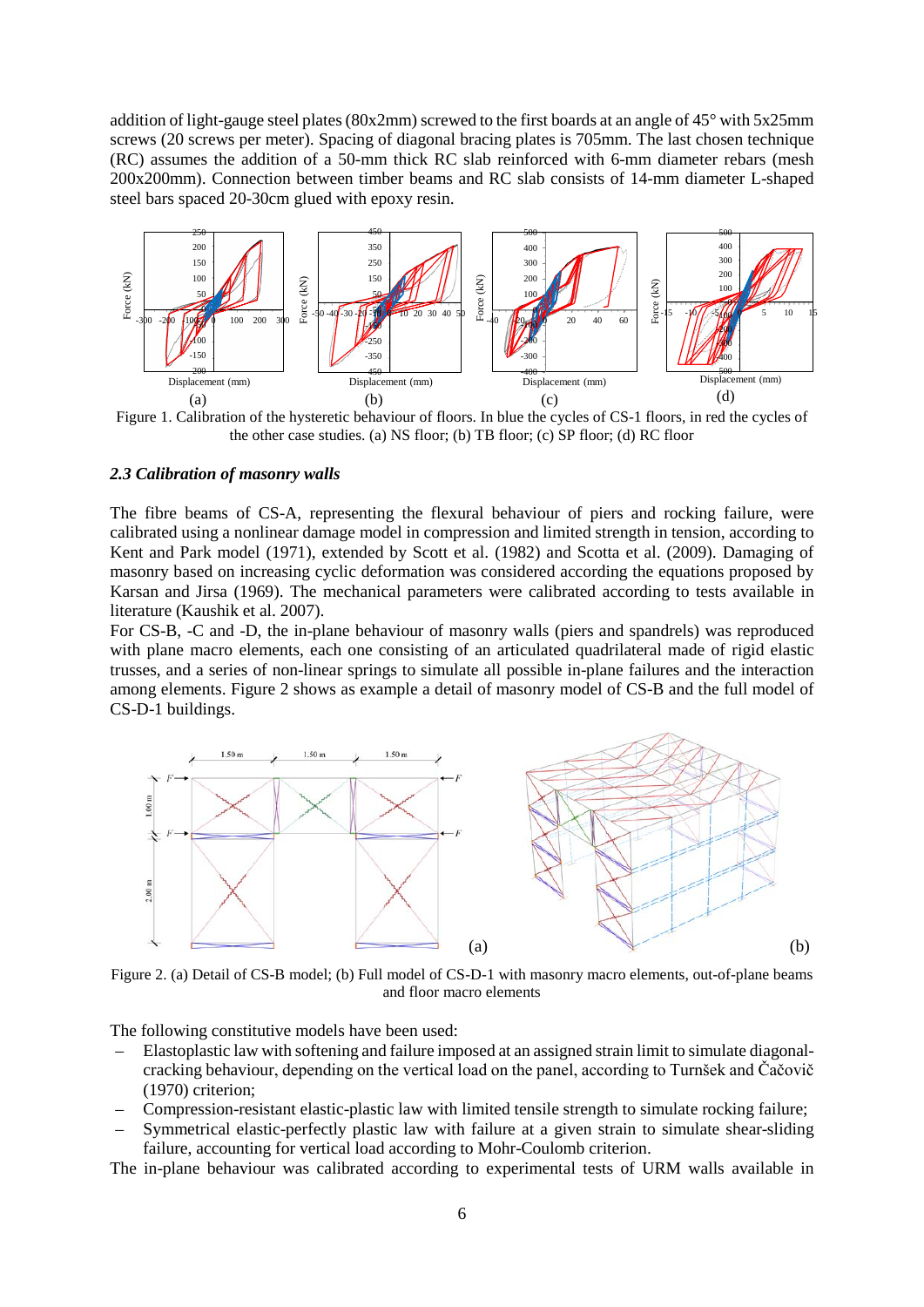literature (Magenes and Calvi 1992). Figure 3 shows the numerical simulation of a test of a masonry pier performed by Magenes and Calvi (1992) and of a wall with an opening performed by Allen et al. (2015).



Figure 3. Numerical simulation (red curves) of experimental tests (grey curves): (a) Test of a masonry pier (Magenes and Calvi 1992); (b) Test of a masonry wall with an opening (Allen et al. 2015)

## **3. DISCUSSION OF RESULTS**

IDAs were performed considering a different number of earthquake signals for each case study, according to Table 1. Artificial earthquakes (Gelfi 2012) were generated respecting the spectrum compatibility requirements according to the elastic response spectrum (CEN 2013) for building foundations resting on type A soil, q-factor=1, maximum spectral amplification factor  $F_0$  equal to 2.5 and building importance factor  $\gamma_1=1$ . The PGA was increased by applying small-amplitude steps up to the near-collapse condition at PGAu, defined at the achievement of one of the following failures: inplane failure of walls, out-of-plane failure of walls, or in-plane failure of floors. In-plane failure condition for walls was assumed depending on masonry modelling. For CS-A, it was defined at the achievement of ultimate deformation capacity of compressed masonry, which corresponded to an interstorey drift equal to 0.8%. For the other case studies, it was defined at the first achievement of the maximum deformation capacity by a nonlinear element. The out-of-plane failure of the walls orthogonal to the seismic input was defined as the achievement of an absolute ultimate inter-storey drift equal to 2.0% at mid-span floor. Finally, the possible failure of floors was accounted assuming a maximum deformation capacity of the nonlinear truss elements. Actually, such limit was never reached in the various analyses.

Main outcomes from the seventeen configurations are summarized in Figure 4, which shows displacement *vs.* PGA graphs, up to in-plane or out-of-plane failure of walls, specified with a different marker. For CS-A and CS-B, displacements for each PGA level are averaged among the seven earthquakes applied; results of CS-C refer to the unique seismic signal, whereas for CS-D are referred to the worst seismic signal among the three considered. All graphs show the mid-span displacements of the first floor and displacements of walls at the same level (see the control points in the plan views above each graph).

In all the case studies, only the NS floor (red curves) underwent significant relative displacements, whereas all the trend lines of stiffened floors are close to or overlap the lines of walls, i.e., the stiffened floors are rigid or slightly flexible with reference to their geometry and stiffness of walls. The stiffened floors remained in their elastic range, with the only exceptions of TB floors (orange curves) in CS-D-2, -3 and -4 when 380-mm thick walls were assumed.

Analysing the single case studies some conclusions can be drawn. With reference to CS-A, only in the regular configuration with 10-m wide floors (CS-A-1) the NS floor allowed large relative displacements. Inelastic behaviour of NS floor is responsible of large energy dissipation and reduction of forces transmitted to shear walls. Oppositely, whatever stiffening of floors impaired their dissipative capacity. Despite a strong reduction of relative displacement, such stiffening produced an increase of wall displacements for a given PGA and consequently an impairment of seismic performance of building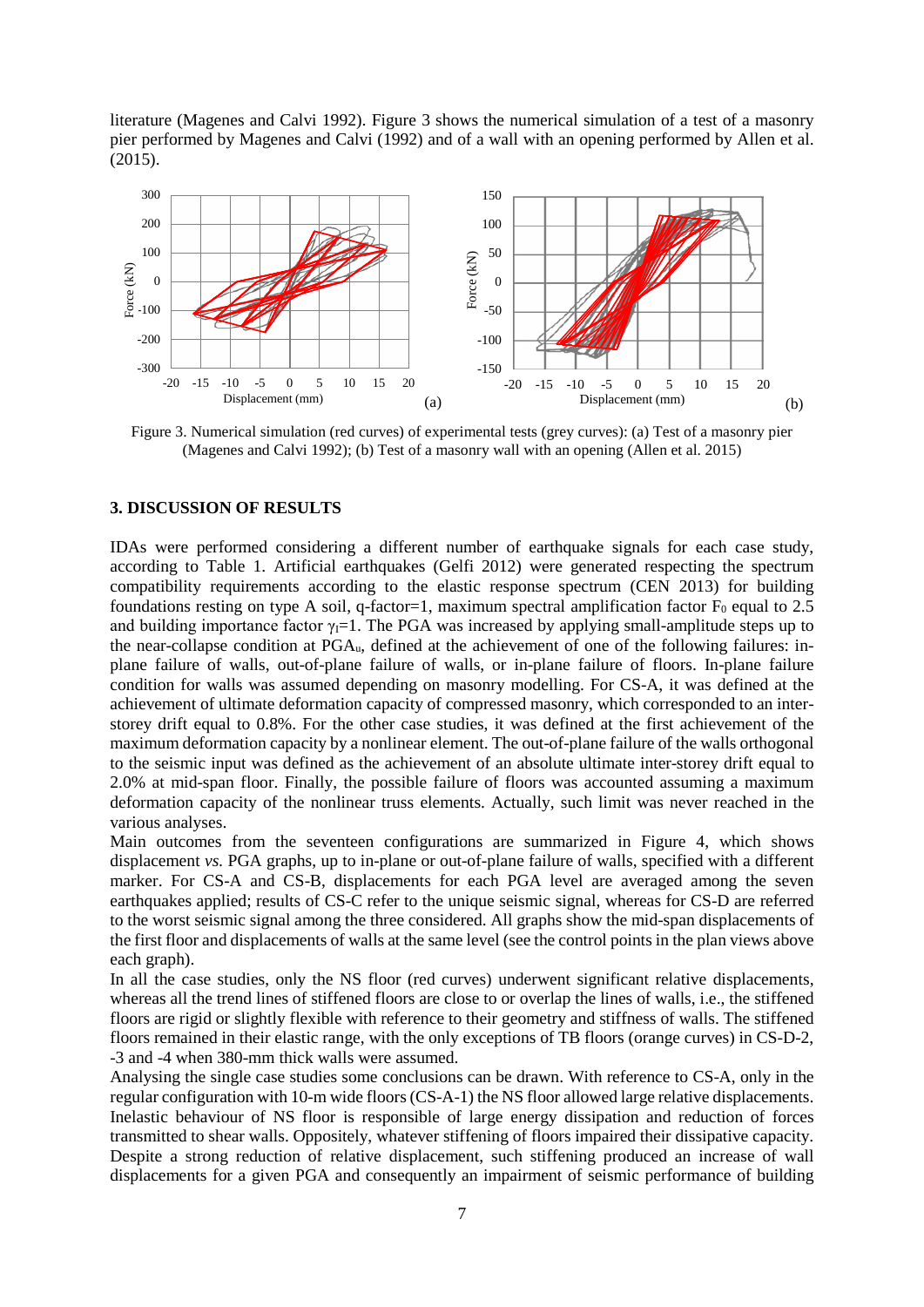respect the unstiffened floor. The other two configurations of CS-A led to different conclusions. As expected, the plan irregularity and the reduced strength of a wall of CS-A-2 were responsible for an earlier collapse of the building than CS-A-1, due to rocking failure of the weakest wall. In this case, the stiffness of NS floors, compared to that of the weakest wall, was enough to confer a rigid-diaphragm behaviour with a global torsional distortion of the building. In configuration CS-A-3, with three parallel walls (redundant scheme) the deformability of NS floors was not negligible. Nevertheless, stiffness was enough to assure a quite good distribution of seismic forces among the resisting shear walls. As for CS-A-1, adoption of rigid and non-dissipative floors led to increased displacements of walls for a given PGA and to a reduction of PGAu.

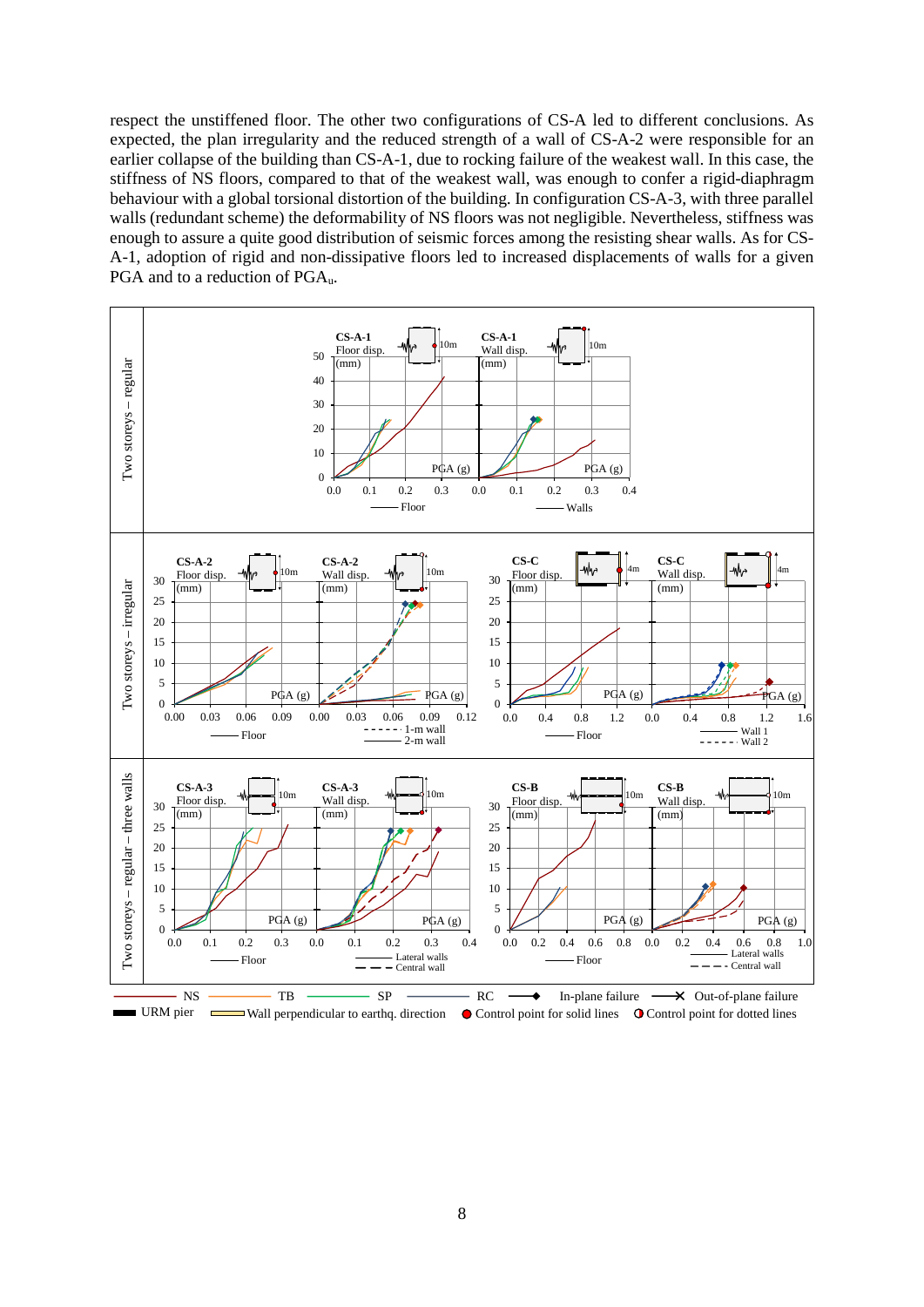

Figure 4. Results from IDAs in terms of displacements of floor and walls at first floor level at increasing PGA levels. Red dots represent the control points. For CS-A and CS-B displacements were averaged over the seven earthquakes. For CS-C results refer to the applied earthquake. For CS-D results of the strongest earthquake among the three seismic signals are plotted; results are presented for each wall thickness (wall th.)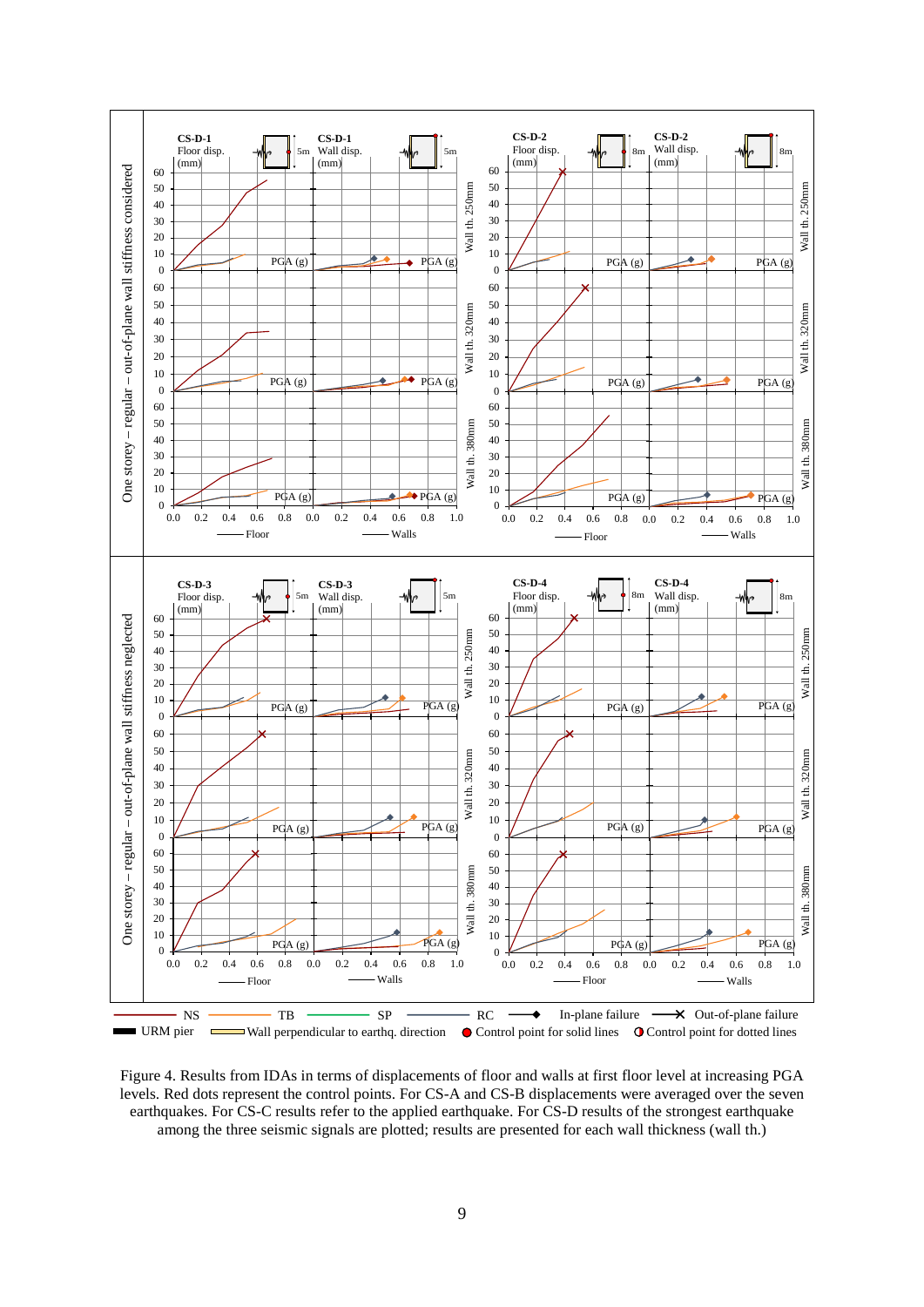Similar conclusions can be drawn considering the other irregular configuration (CS-C) and redundant configuration (CS-B), for which a different modelling strategy and different hypotheses were assumed (see Section 2.1). The  $PGA_u$  was reached in both cases due to diagonal cracking failure localized in the masonry piers of a wall at about 3‰ to 4‰ drift. PGA<sub>u</sub> higher than values for CS-A were recorded, consistently to the different strength of walls and/or building dimensions. Results evidence again the effectiveness of the considered stiffening techniques in limiting in-plane deformation of floors and therefore in distributing horizontal forces among walls. However, also in these case studies, a decrease of PGAu was recorded for the stiffened configurations, due to reduced displacement and dissipative capacities. It is worth emphasizing that in all the configurations analysed hereinbefore, the stiffened diaphragms showed a very similar behaviour, with a slightly worse behaviour for the RC floors, due to the increased seismic mass of the added concrete layer. The parametric study of CS-D shows additional and sometimes different trends, depending on the relation between wall and floor stiffness. Comparing the absolute displacements of walls and floors for CS-D-1 and CS-D-2 buildings, it can be seen that the RC floor can be considered rigid in all cases, whereas TB floor underwent relative displacements, higher for CS-D-2 than CS-D-1 due to increased width of floor. However, the stiffness was sufficient to limit the out-of-plane displacements of walls orthogonal to seismic input. As CS-A, -B and -C, the NS floor underwent significant relative displacements, which in some cases of CS-D-2, led to exceed 2% drift, i.e., the assumed limit of out-of-plane failure of walls. The direct consequence was an earlier failure of the building, which was not able to exploit entirely the in-plane strength capacity of walls. This result is obviously more evident in CS-D-3 and CS-D-4, which have the same plan dimensions of CS-D-1 and CS-D-2 respectively, but do not consider the out-of-plane stiffness of walls, implying higher displacements at mid-span floor. In these cases, the NS floor reached always the collapse due to excessive out-of-plane displacements of walls, whereas the TB floor showed an optimal behaviour, as it combined the advantages of partial stiffening with a minimum mass increase, as opposed to RC floor, which resulted to be too stiff and not effective due to mass increase. Comparing the effects of the TB and RC floor, varying the width of the floor (from 5 to 8m) and maintaining unchanged the strength and stiffness of shear walls, it is evident that the larger are the floor dimensions, the higher is the mass increase due to the added concrete layer in the RC technique, with the consequent effectiveness reduction of this type of intervention.

# **4. CONCLUSIONS**

Nonlinear incremental dynamic analyses of four case-study URM buildings, varying geometry, type of floor, and modelling strategy, have been performed with the aim of analysing the effects of the stiffening techniques on the building response. A first general conclusion is that floor stiffening interventions may not improve the actual seismic performance of the building. On the contrary, excessive floor stiffening and/or mass increase may lead to decrease the seismic performance of the building. If the stiffness of a flexible floor is sufficient to avoid first-mode failures and to guarantee an effective transmission of forces among shear walls, its dissipative capacity reduces the seismic forces transmitted to shear walls. Such interventions require that a correct ratio between the increase of in-plane stiffness of floors and the decrease of their dissipative capacity be defined, with suitable modelling techniques, providing that in the analyses of URM buildings with flexible diaphragms, the out-of-plane displacements of walls orthogonal to the seismic action be always controlled. Finally, it is worth noting that the case-study buildings do not replicate existing URM buildings and might appear too simplistic and not easily applicable in current practice but they are consistent in analysing the actual interaction between the stiffened timber floors and the URM walls. The outcomes of this work derive from numerical models calibrated according to specific tests and are limited to the specific geometries of the buildings. Further research is needed to generalize the results.

## **5. ACKNOWLEDGMENTS**

The authors acknowledge the contribution to the research given by Maddalena Tonon, Nicola Bertin, Gilberto Canesso and Michele Mirra with the development of their master thesis.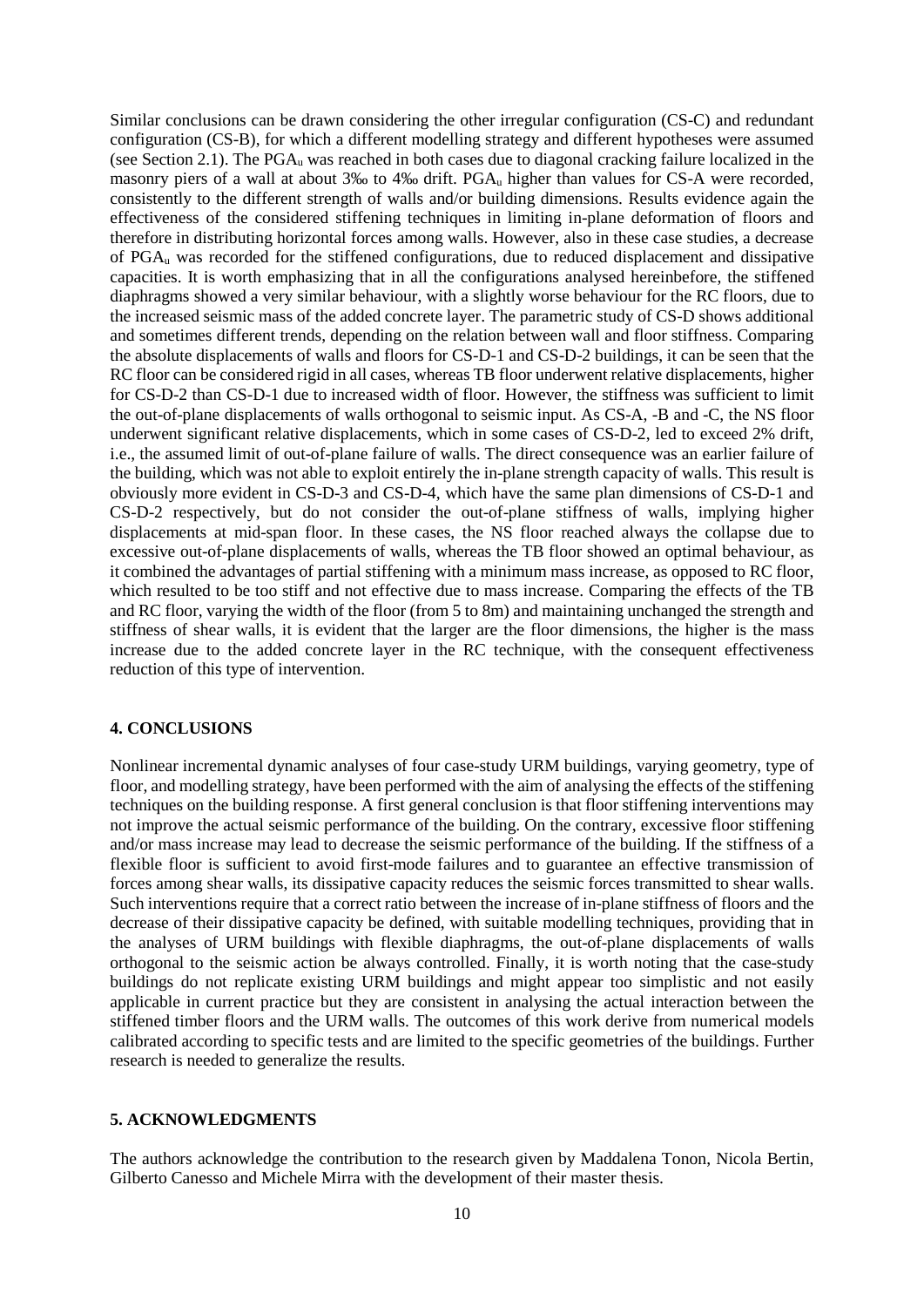#### **6. REFERENCES**

Allen C, Masia MJ, Page AW, Griffith MC, Derakhshan H (2015). Cyclic in-plane shear testing of unreinforced masonry walls with openings, *Proceedings of the 10<sup>th</sup> Pacific Conference on Earthquake Engineering*, 6-8 November, Sydney, Australia.

Baldessari C (2010). In-plane behaviour of differently refurbished timber floors. Ph.D Thesis, University of Trento, Italy.

Betti M, Galano L, Vignoli A (2014). Comparative analysis on the seismic behaviour of unreinforced masonry buildings with flexible diaphragms. *Engineering Structures*, 61:195-208.

Beyer K (2012). Peak and residual strengths of brick masonry spandrels. *Engineering structures*, 41:533-547.

Brignola A, Podestà S, Pampanin S (2008). In-plane stiffness of wooden floor, *Proceedings of the NZSEE Conference*, Wairakei, New Zealand.

Calderini C, Cattari S, Lagomarsino S (2009). In plane seismic response of unreinforced masonry walls: comparison between detailed and equivalent frame models, *Proceedings of ECCOMAS Thematic Conference COMPDYN*, 22-24 June, Rhodes Island, Greece.

Caliò I, Marletta M, Pantò B (2012). A new discrete element model for the evaluation of the seismic behaviour of unreinforced masonry buildings. *Engineering Structures*, 40:327–338.

Cattari S, Lagomarsino S, Marino S (2015). Reliability of nonlinear static analysis in case of irregular URM buildings with flexible diaphragms, *Proceedings of SECED Conference: Earthquake Risk and Engineering towards a Resilient World*, 9-10 July, Cambridge UK.

European Committee for Standardization (CEN) (2010) EN 1990 - Eurocode - Basis of structural design.

European Committee for Standardization (CEN) (2013) EN 1998 - Eurocode 8 - design of structures for earthquake resistance, part 1: General rules, seismic actions and rules for buildings.

Foraboschi P (2009). Coupling effect between masonry spandrels and piers. *Materials and Structures*, 42:279- 300.

Gattesco N, Macorini L (2014). In-plane stiffening techniques with nail plates or CFRP strips for timber floors in historical masonry buildings. *Construction and Building Materials*, 58:64-76.

Gattesco N, Macorini L, Dudine A (2016). Experimental Response of Brick-Masonry Spandrels under In-Plane Cyclic Loading. *Journal of Structural Engineering*. DOI: 10.1061/(ASCE)ST.1943-541X.0001418.

Gelfi P. (2012) SIMQKE\_GR, Version 2.7. University of Brescia, Italy. Available online[:](http://dicata.ing.unibs.it/gelfi) [http://dicata.ing.unibs.it/gelfi.](http://dicata.ing.unibs.it/gelfi)

Giongo I, Dizhur D, Tomasi R, Ingham JM (2015). Field testing of flexible timber diaphragms in an existing vintage URM building. *Journal of Structural Engineering*. DOI: 10.1061/(ASCE)ST.1943-541X.0001045.

Karsan ID, Jirsa JO (1969). Behavior of concrete under compressive loadings. *Journal of the Structural Division*, 95(12):2543-2563.

Kaushik HB, Rai DC, Jain SK (2007). Stress-strain characteristics of clay brick masonry under uniaxial compression. *Journal of materials in Civil Engineering*, 19(9):728-739.

Kent DC, Park R (1971). Flexural members with confined concrete. *Journal of the Structural Division*, 97:1969- 1990.

Lagomarsino S, Penna A, Galasco A, Cattari S (2013). TREMURI program: An equivalent frame model for the nonlinear seismic analysis of masonry buildings. *Engineering Structures*, 56:1787-1799.

Lowes LN, Altoontash A (2003). Modeling reinforced-concrete beam-column joints subjected to cyclic loading. *Journal of Structural Engineering*, 129(12):1686–1697.

Magenes G (2000). A method for pushover analysis in seismic assessment of masonry buildings, *Proceedings of the 12th WCEE*, 30 January - 4 February, Auckland, New Zealand.

Magenes G, Calvi GM (1992). Cyclic behaviour of brick masonry walls, *Proceedings of the 10<sup>th</sup> WCEE*, 19-24 July, Madrid, Spain.

Magenes G, Calvi GM (1997). In-plane seismic response of brick masonry walls. *Earthquake Engineering and Structural Dynamics*, 26:1091-1112.

Masi A, Santarsiero G, Chiauzzi L, Gallipoli MR, Piscitelli S, Vignola L, Bellanova J, Calamita G, Perrone A, Lizza C, Grimaz S (2016). Different damage observed in the villages of Pescara del Tronto and Vezzano after the